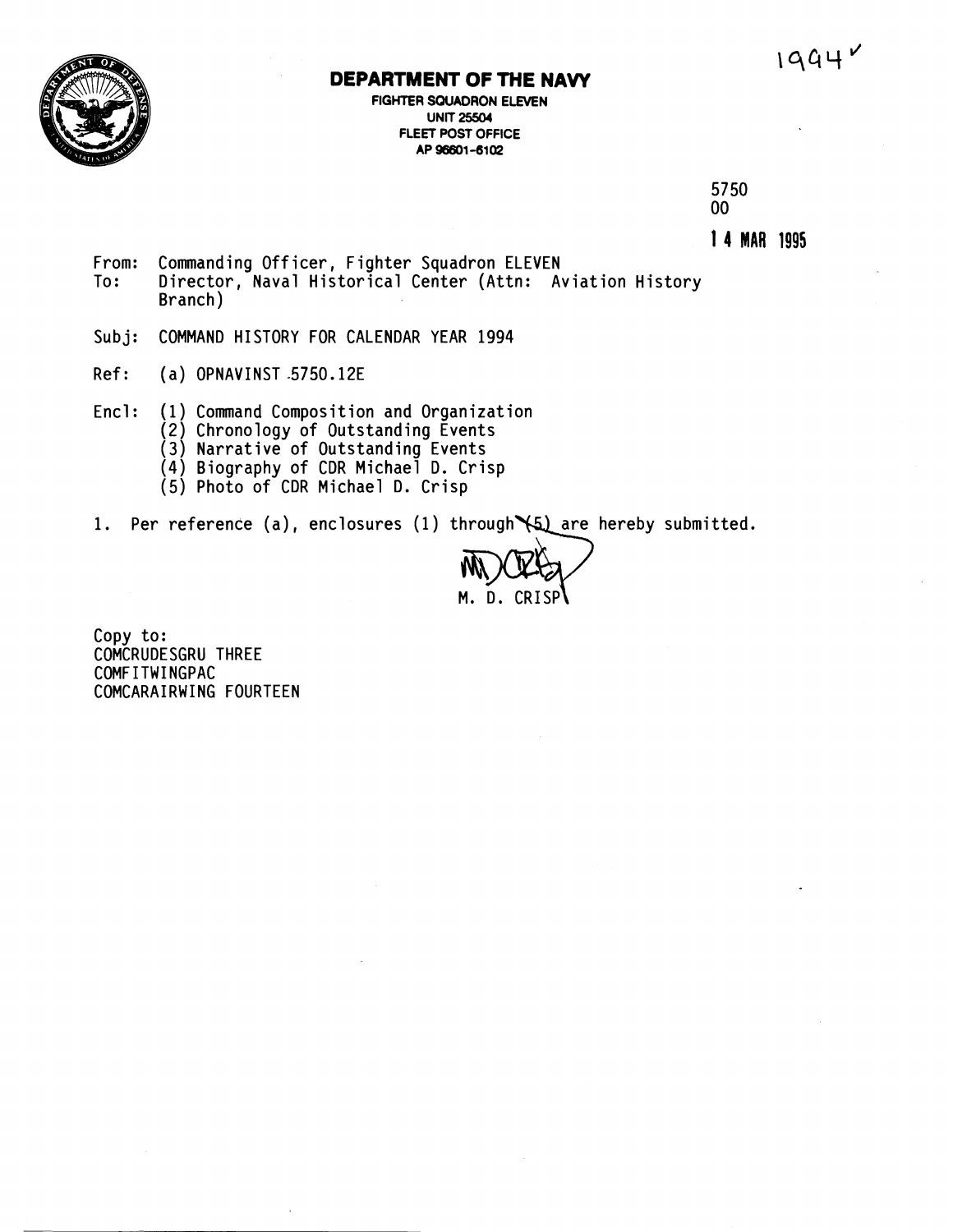COMMANDING OFFICER (01 JAN 94 to 04 FEB 94) CDR Bruce W. Cl ingan

EXECUTIVE OFFICER (01 JAN 94 to 04 FEB 94) CDR Michael D. Crisp

LOCATION OF COMMAND Naval Air Station Miramar San Diego, CA 92145

ADMINISTRATIVE CONTROL ASHORE Commander, Carrier Air Wing FOURTEEN Commander, Fighter Wing, U.S. Pacific Fleet Commander, Naval Air Force, U.S. Pacific Fleet

OPERATIONAL CONTROL AFLOAT Commander, Carrier Air Wing FOURTEEN Commander, Cruiser Destroyer Group THREE

**AIRCRAFT** F-14D SUPER TOMCAT Tail Code "NK"

CARRIER ASSIGNMENTS USS CARL VINSON (CVN-70) Homeported at Naval Air Station Alameda, California

MISSION Fleet Air Superiority and Power Projection Missions include: Combat Air Patrol, Air Intercept, Maritime Air Superiority, Strike Escort and TARPS Reconnaissance.

(04 FEB 94 to Present) CDR Michael D. Crisp

(04 FEB 94 to Present) CDR Timothy L. Benham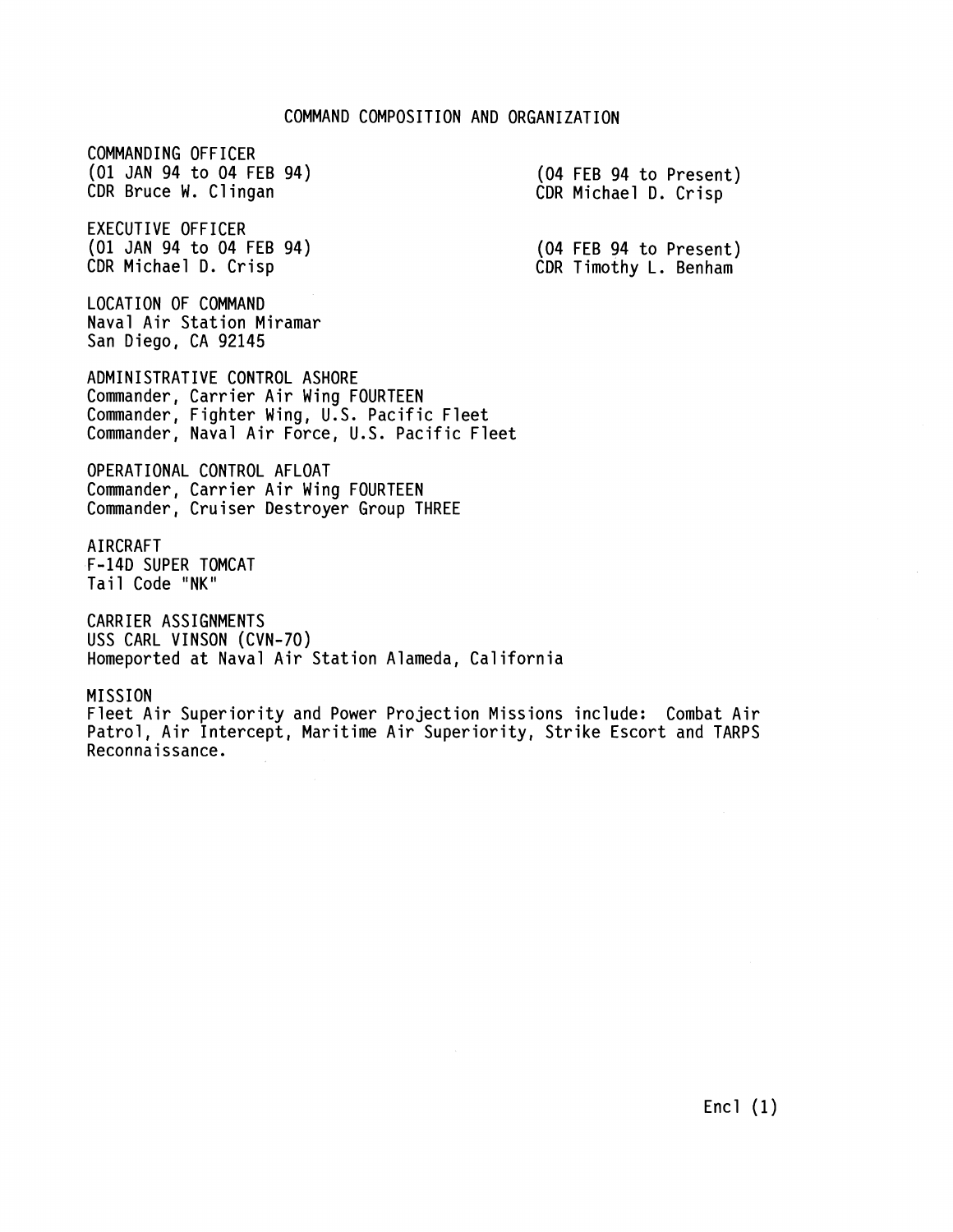CHRONOLOGY OF OUTSTANDING EVENTS

 $\label{eq:2.1} \frac{1}{\sqrt{2\pi}}\frac{1}{\sqrt{2\pi}}\frac{1}{\sqrt{2\pi}}\frac{1}{\sqrt{2\pi}}\frac{1}{\sqrt{2\pi}}\frac{1}{\sqrt{2\pi}}\frac{1}{\sqrt{2\pi}}\frac{1}{\sqrt{2\pi}}\frac{1}{\sqrt{2\pi}}\frac{1}{\sqrt{2\pi}}\frac{1}{\sqrt{2\pi}}\frac{1}{\sqrt{2\pi}}\frac{1}{\sqrt{2\pi}}\frac{1}{\sqrt{2\pi}}\frac{1}{\sqrt{2\pi}}\frac{1}{\sqrt{2\pi}}\frac{1}{\sqrt{2\pi}}\frac{1}{\sqrt$ 

| <b>JANUARY</b><br>$01 - 06$<br>04-07<br>$11 - 18$                    | Holiday leave period.<br>FAST.<br>Refresher training (CQ, BG Ops) at-sea period, USS CARL<br>VINSON (CVN-70).                                                             |
|----------------------------------------------------------------------|---------------------------------------------------------------------------------------------------------------------------------------------------------------------------|
| $25 - 26$                                                            | CWTPI.                                                                                                                                                                    |
| FEBRUARY<br>$01 - 02$                                                | Missile Exercise, PMTC, California. Successfully<br>employed 1 AIM-54 Phoenix, 1 AIM-7-Sparrow and 1 AIM-9<br>Sidewinder missiles.                                        |
| 04<br>17<br>$26 - 28$                                                | Change of command.<br>Departed on WESTPAC '94, USS CARL VINSON (CVN-70).<br>Inport Pearl Harbor, Hawaii.                                                                  |
| <b>MARCH</b><br>$11 - 14$<br>$19 - 23$<br>28-02 APR                  | Inport Yokosuka, Japan.<br>Inport Hong Kong.<br>Inport Singapore.                                                                                                         |
| APRIL<br>13<br>15<br>28-05 MAY                                       | Inchop NAVCENT.<br>Large Force Exercise in Iraq<br>Qatar Detachment to demonstrate US forces' capabilities.                                                               |
| <b>MAY</b><br>$07 - 10$<br>$07 - 24$<br>18<br>$24 - 29$<br>28-02 JUN | Inport Jebel Ali.<br>TAD to Dhahran/NAVCENTDET BRAVO<br>Large Force Exercise in Iraq<br>Inport Jebel Ali.<br>Air Force aircrew exchange program detachment in<br>Dhahran. |
| <b>JUNE</b><br>$11 - 14$<br>15<br>24                                 | Inport Jebel Ali.<br>Large Force Exercise in Iraq<br>Outchop NAVCENT.                                                                                                     |
| <b>JULY</b><br>$05 - 09$<br>14<br>$17 - 21$                          | Inport Perth, Australia.<br>Command Assessment Team submitted annual report.<br>Inport Hobart, Tasmania.                                                                  |
| <b>AUGUST</b><br>$04 - 08$<br>$08 - 15$<br>17-25 SEP                 | Inport Pearl Harbor, Hawaii.<br>Tiger Cruise.<br>Post cruise leave period.                                                                                                |

Encl (2)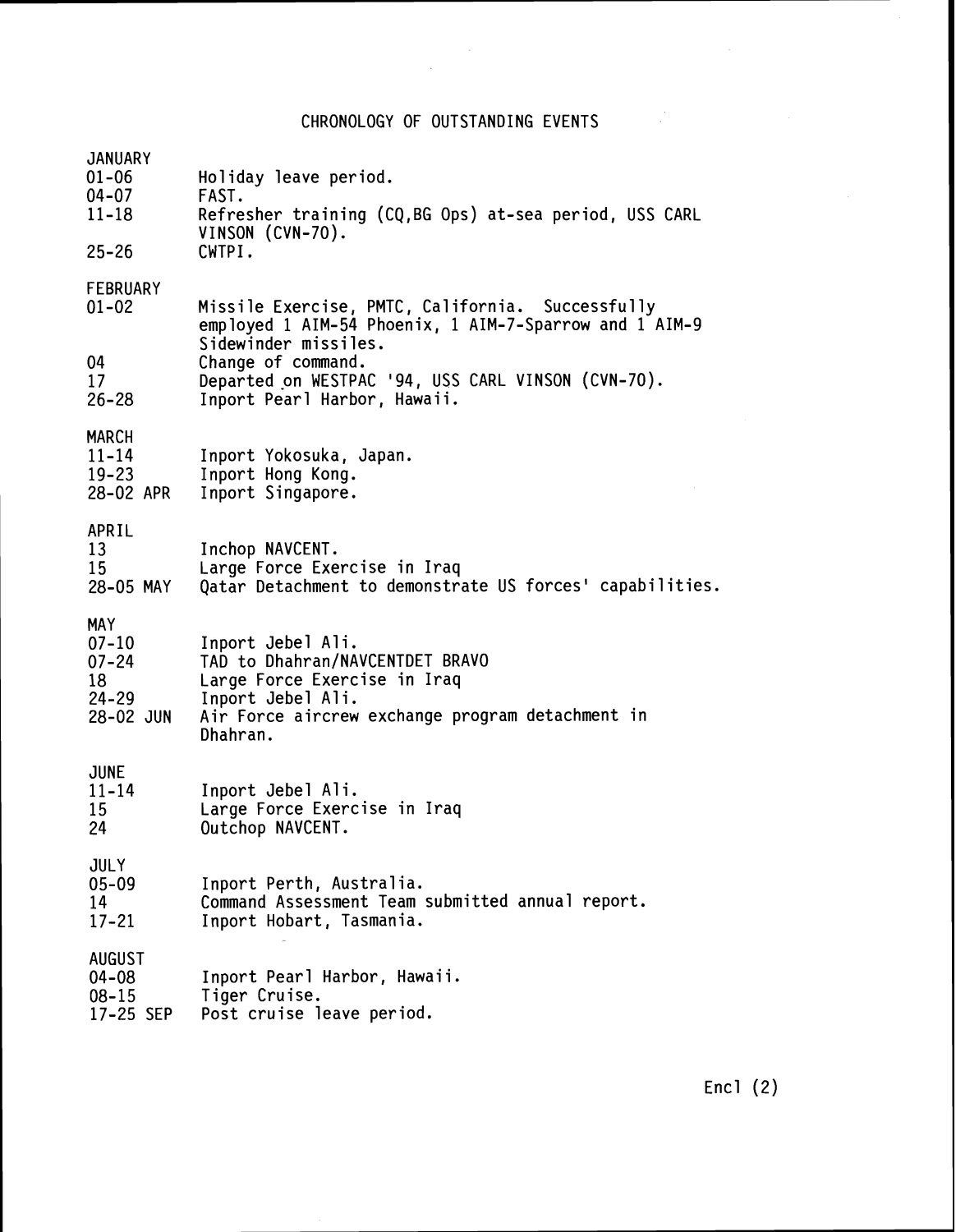| <b>SEPTEMBER</b><br>22<br>30 <sub>2</sub>                          | Physical Readiness Test.<br>Missile Exercise, PMTC, California. Successfully<br>employed 2 AIM-54 Phoenix and 1 AIM-9 Sidewinder<br>missiles.                   |
|--------------------------------------------------------------------|-----------------------------------------------------------------------------------------------------------------------------------------------------------------|
| <b>OCTOBER</b><br>$18 - 20$<br>$20 - 21$<br>30-04 NOV              | Administration and Material Inspection (ADMAT).<br>Material Condition Inspection (MCI).<br>Air-to-Air Guns Detachment, NAF El Centro, California.               |
| <b>NOVEMBER</b><br>$03 - 04$<br>$07 - 13$<br>22<br>28-02 DEC       | High Noon Air-to-Air Gunnery Competition, NAF El<br>Centro, California.<br>Hosted VF-2 as they deployed on WESTPAC.<br>ECCM COMPEX Competition.<br>TARPS Derby. |
| <b>DECEMBER</b><br>08<br>10<br>$14 - 15$<br>$16 - 31$<br>$20 - 22$ | Squadron Christmas Party.<br>Childrens Christmas Party.<br>Fighter Derby.<br>Holiday leave period.<br>Orange Air support flights.                               |

 $\mathcal{L}$ 

 $\overline{2}$ 

 $\mathcal{A}^{\mathcal{A}}$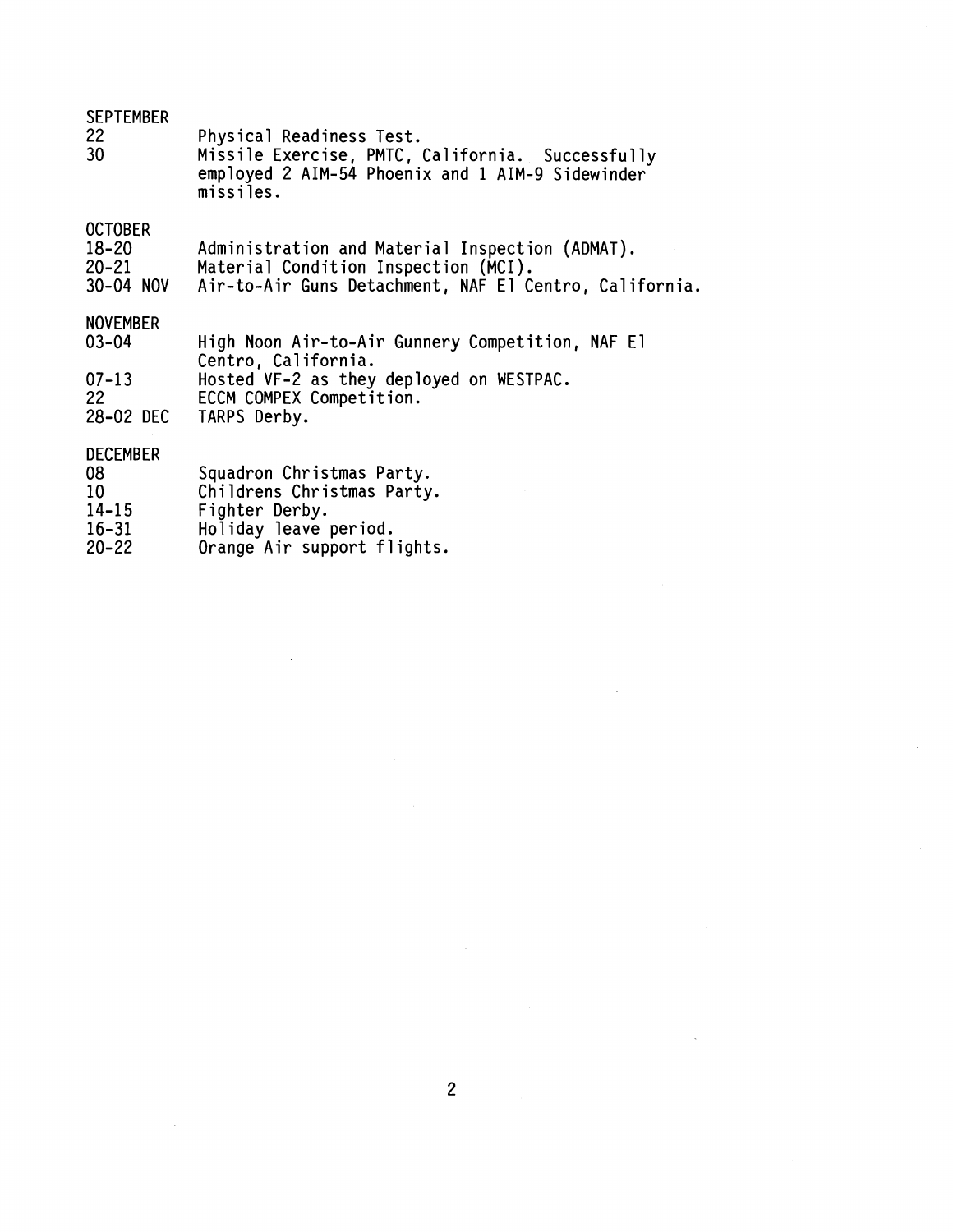## NARRATIVE OF OUTSTANDING EVENTS

The beginning of 1994 marked the completion of turnaround training and final preparations for WESTPAC '94. Fleet Air Superiority Tactics Training was conducted at the end of the holiday leave period. Following that, the Rippers were off for their last at sea period before cruise for final<br>refresher training. VF-11 participated in Conventional Weapons Training Proficiency Inspection testing both aircrew and maintenance personnel on system capability and applications.

February proved to be an extremely busy month, commencing with an air to air missile shoot of Phoenix, Sparrows, and Sidewinders off the coast of southern California. February 4, CDR **B.** W. Clingan passed the squadron command to CDR M. D. Crisp. In just under two weeks, VF-11 departed on WESTPAC '94 aboard the USS CARL VINSON, the first deployment for the F-14D Super Tomcat. On February 22, VF-11 lost one aircraft at sea due to a catastrophic engine failure. Both aircrew ejected safely. The USS CARL VINSON pul led into Pearl Harbor, Hawaii during the last week of February for supply on-loads.

The months of March and April were filled with inport periods, preparations for Operation Southern WATCH, and the transit west to the Persian Gulf. Port stops included Yokosuka, Japan, Hong Kong, and Singapore. The USS CARL VINSON shifted to Commander Central Forces April 13. A detachment was sent to Qatar on 15 April to demonstrate U.S. forces' capabilities. Aircrew completed contingency planning in preparation for Iraqi operations.

The USS CARL VINSON entered the Persian Gulf, in mid April. While in the gulf, three port visits were made to Jebel Ali, UAE. VF-11 participated in three Large Force exercises in which United Nation assets operated with U.S. forces to enforce the U.N. imposed sanctions upon Iraq. Numerous exchanges with the USAF took place enabling the Naval and Air Forces to operate more efficiently during Operation Southern WATCH. During Air Wing FOURTEEN/CARL VINSONS deployment in the Persian Gulf, VF-11 flew 197 sorties and 676.8 hours sustaining a 96 percent sortie completion rate in support of Operation Southern WATCH.

July and August was spent transiting east with port calls in Perth, Australia and Hobart, Tasmania. The last port call was Pearl Harbor, Hawaii where squadron family members joined the Rippers for the Tiger cruise to San Diego. VF-11 returned to NAS Miramar August 15. A one month post cruise leave period commenced immediately as the Red Rippers stood down from all flight operations. During late September, VF-11 participated in a missile shoot in which 2 AIM-54 Phoenix missiles and one AIM-9 Sidewinder were successful ly employed. Finally VF-11 provided aircraft and crew to VX-4 to complete the Operational Test and evaluation of the F-14D/APG-71 ECCM capabilities against real world threat systems.

October found the squadron preparing for post cruise and Battle "E" events. The Command Inspection and Material Condition Inspection were prepared for and administered concurrently. These inspections were followed by an air-to-air gunnery detachment to El Centro, California in preparation for the High Noon Competition at the beginning of November.

Other major events in November included hosting the VF-2 Bounty Hunters for the week prior to their departing on WESTPAC. The Rippers also conducted the ECCM COMPEX and took part in the TARPS Derby as part of the Battle "E" competition.

Encl  $(3)$